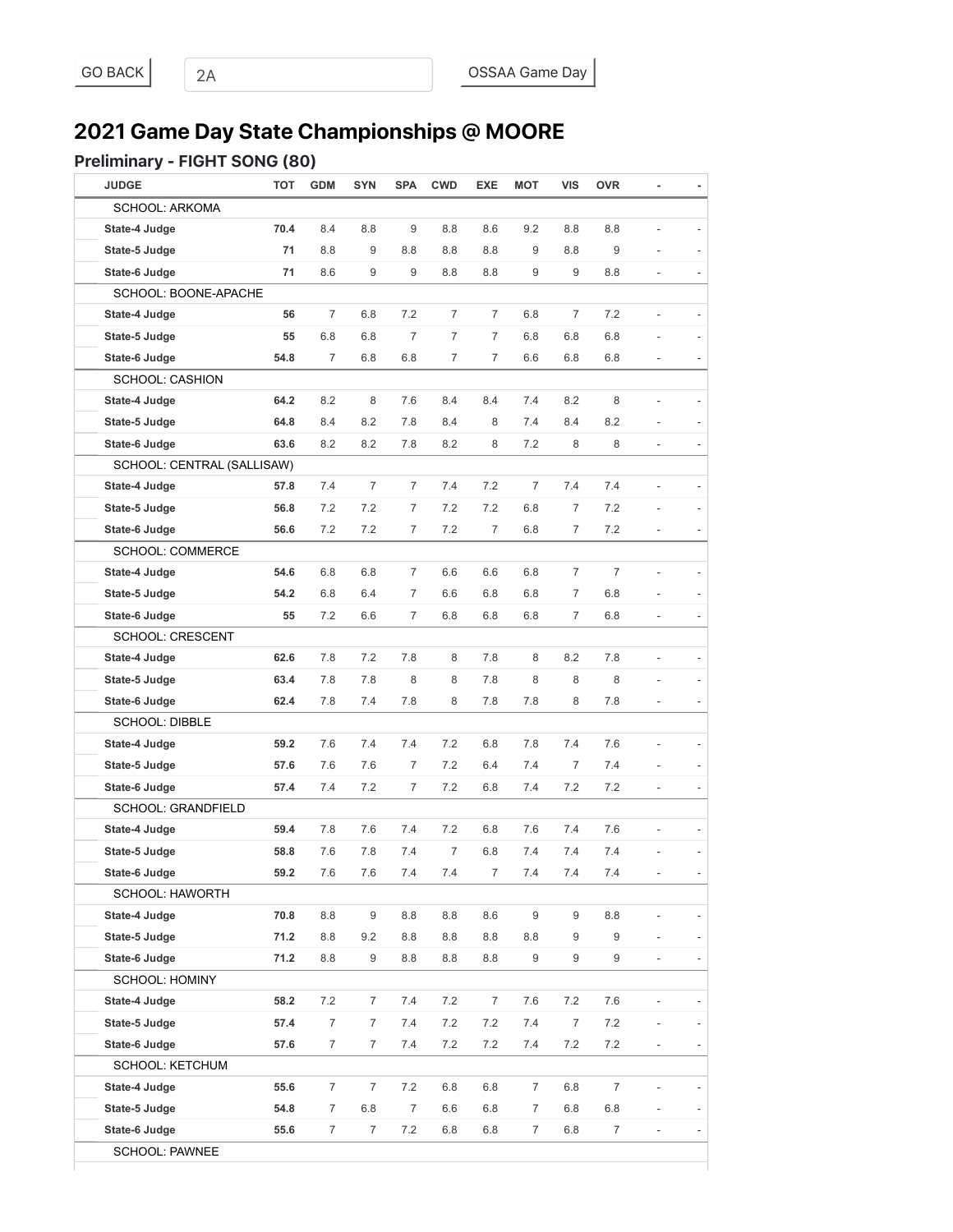| State-4 Judge          | 61.8 | 7.8            | 8   | 7.6 | 7.6            | 8.2            | 7.2 | 7.6            | 7.8            |   |   |
|------------------------|------|----------------|-----|-----|----------------|----------------|-----|----------------|----------------|---|---|
| State-5 Judge          | 60.8 | 7.6            | 8   | 7.6 | 7.4            | 8              | 7.2 | 7.4            | 7.6            | ٠ | ٠ |
| State-6 Judge          | 60.8 | 7.4            | 8   | 7.8 | 7.4            | 8              | 7.2 | 7.4            | 7.6            |   |   |
| <b>SCHOOL: PRESTON</b> |      |                |     |     |                |                |     |                |                |   |   |
| State-4 Judge          | 55.6 | 7.4            | 6.6 | 6.8 | $\overline{7}$ | 6.8            | 6.8 | 7.2            | $\overline{7}$ |   |   |
| State-5 Judge          | 55   | 7.2            | 6.8 | 6.6 | $\overline{7}$ | $\overline{7}$ | 6.6 | $\overline{7}$ | 6.8            |   |   |
| State-6 Judge          | 55.4 | 7.2            | 6.8 | 6.8 | $\overline{7}$ | 6.8            | 6.8 | $\overline{7}$ | $\overline{7}$ |   |   |
| <b>SCHOOL: TURPIN</b>  |      |                |     |     |                |                |     |                |                |   |   |
| State-4 Judge          | 63.4 | 7.6            | 8.4 | 7.8 | 7.6            | 7.4            | 9.2 | 7.6            | 7.8            |   |   |
| State-5 Judge          | 64.4 | 7.4            | 8.8 | 8   | 7.8            | 7.4            | 9.2 | 7.6            | 8.2            | ٠ |   |
| State-6 Judge          | 63.8 | 7.6            | 8.8 | 8   | 7.6            | 7.4            | 9   | 7.6            | 7.8            |   |   |
| SCHOOL: VELMA-ALMA     |      |                |     |     |                |                |     |                |                |   |   |
| State-4 Judge          | 55.2 | $\overline{7}$ | 6.8 | 7.2 | 6.8            | 7.2            | 6.4 | 6.8            | 7              |   |   |
| State-5 Judge          | 54   | $\overline{7}$ | 6.8 | 7   | 6.6            | $\overline{7}$ | 6.2 | 6.8            | 6.6            |   |   |
| State-6 Judge          | 55.8 | 7.2            | 7   | 7   | 6.8            | $\overline{7}$ | 6.8 | $\overline{7}$ | $\overline{7}$ |   |   |
|                        |      |                |     |     |                |                |     |                |                |   |   |

#### Preliminary - BAND DANCE (60)

| <b>JUDGE</b>               | <b>TOT</b> | <b>GDM</b> | <b>APP</b> | <b>VIS</b>     | <b>SYN</b> | <b>MOT</b>     | <b>OVR</b> |                | ä,             |                          |                |
|----------------------------|------------|------------|------------|----------------|------------|----------------|------------|----------------|----------------|--------------------------|----------------|
| <b>SCHOOL: ARKOMA</b>      |            |            |            |                |            |                |            |                |                |                          |                |
| State-1 Judge              | 49         | 9          | 8.6        | 8.2            | 8          | 7.2            | 8          |                |                |                          |                |
| State-2 Judge              | 48.8       | 9          | 8.6        | 8.4            | 8          | 6.8            | 8          |                |                |                          |                |
| State-3 Judge              | 49.4       | 9.4        | 9          | 8.2            | 7.8        | $\overline{7}$ | 8          |                |                | L.                       |                |
| SCHOOL: BOONE-APACHE       |            |            |            |                |            |                |            |                |                |                          |                |
| State-1 Judge              | 43.8       | 8          | 8          | 7.2            | 6.8        | 6.6            | 7.2        | $\overline{a}$ |                | L,                       |                |
| State-2 Judge              | 43.8       | 8.4        | 8          | 7.4            | 6.2        | 6.6            | 7.2        |                |                |                          |                |
| State-3 Judge              | 44.2       | 8.4        | 8.2        | 7.6            | 6          | 6.8            | 7.2        |                |                |                          |                |
| <b>SCHOOL: CASHION</b>     |            |            |            |                |            |                |            |                |                |                          |                |
| State-1 Judge              | 47.8       | 8.6        | 8          | 8.2            | 7.8        | 7.4            | 7.8        |                |                |                          |                |
| State-2 Judge              | 47.4       | 8.6        | 8.2        | 8              | 7.8        | 7.4            | 7.4        |                |                |                          |                |
| State-3 Judge              | 45.4       | 8.4        | 7.8        | 7.4            | 7.4        | $\overline{7}$ | 7.4        |                |                | $\frac{1}{2}$            |                |
| SCHOOL: CENTRAL (SALLISAW) |            |            |            |                |            |                |            |                |                |                          |                |
| State-1 Judge              | 40.8       | 8          | 6.8        | $\overline{7}$ | 6.2        | 6.2            | 6.6        | $\overline{a}$ | $\overline{a}$ | $\frac{1}{2}$            |                |
| State-2 Judge              | 40         | 8          | 6.6        | 6.6            | 6.2        | 6              | 6.6        |                |                |                          |                |
| State-3 Judge              | 38         | 7.4        | 6.6        | 6.2            | 5.8        | 6              | 6          |                |                |                          | $\overline{a}$ |
| <b>SCHOOL: COMMERCE</b>    |            |            |            |                |            |                |            |                |                |                          |                |
| State-1 Judge              | 40.8       | 8          | 6.8        | 6.8            | 6.6        | 6              | 6.6        |                |                |                          |                |
| State-2 Judge              | 39.4       | 8          | 6.6        | 6.4            | 6.2        | 6              | 6.2        |                |                |                          |                |
| State-3 Judge              | 40.6       | 8.6        | 7.2        | 6.8            | 6          | 5.8            | 6.2        |                |                |                          |                |
| SCHOOL: CRESCENT           |            |            |            |                |            |                |            |                |                |                          |                |
| State-1 Judge              | 51.8       | 9.2        | 9.2        | 8.8            | 8.4        | 7.8            | 8.4        |                |                | L,                       |                |
| State-2 Judge              | 52         | 9          | 9          | 8.8            | 8.6        | 8              | 8.6        |                |                |                          |                |
| State-3 Judge              | 50.6       | 9.2        | 9          | 8.8            | 8          | 7.4            | 8.2        |                |                | $\overline{\phantom{a}}$ |                |
| <b>SCHOOL: DIBBLE</b>      |            |            |            |                |            |                |            |                |                |                          |                |
| State-1 Judge              | 48.2       | 8.6        | 8.2        | 8.6            | 7.4        | 7.4            | 8          |                |                |                          |                |
| State-2 Judge              | 48.6       | 8.2        | 8.6        | 8.6            | 7.6        | 7.4            | 8.2        |                |                |                          |                |
| State-3 Judge              | 46.2       | 8.4        | 8          | 8              | 7.2        | 6.8            | 7.8        |                |                | $\overline{\phantom{a}}$ |                |
| SCHOOL: GRANDFIELD         |            |            |            |                |            |                |            |                |                |                          |                |
| State-1 Judge              | 46.4       | 8.4        | 8          | 7.2            | 7.8        | 7.4            | 7.6        |                |                | $\frac{1}{2}$            |                |
| State-2 Judge              | 46.6       | 8.4        | 8.2        | 7.4            | 7.8        | 7.4            | 7.4        |                |                |                          |                |
| State-3 Judge              | 48         | 9          | 8.4        | 7.8            | 7.6        | 7.4            | 7.8        |                |                |                          |                |
| <b>SCHOOL: HAWORTH</b>     |            |            |            |                |            |                |            |                |                |                          |                |
| State-1 Judge              | 47.8       | 9          | 8.8        | 7.8            | 7.4        | 7.2            | 7.6        |                |                |                          |                |
| State-2 Judge              | 47.4       | 9          | 8.6        | 7.4            | 7.6        | 7.2            | 7.6        |                |                |                          |                |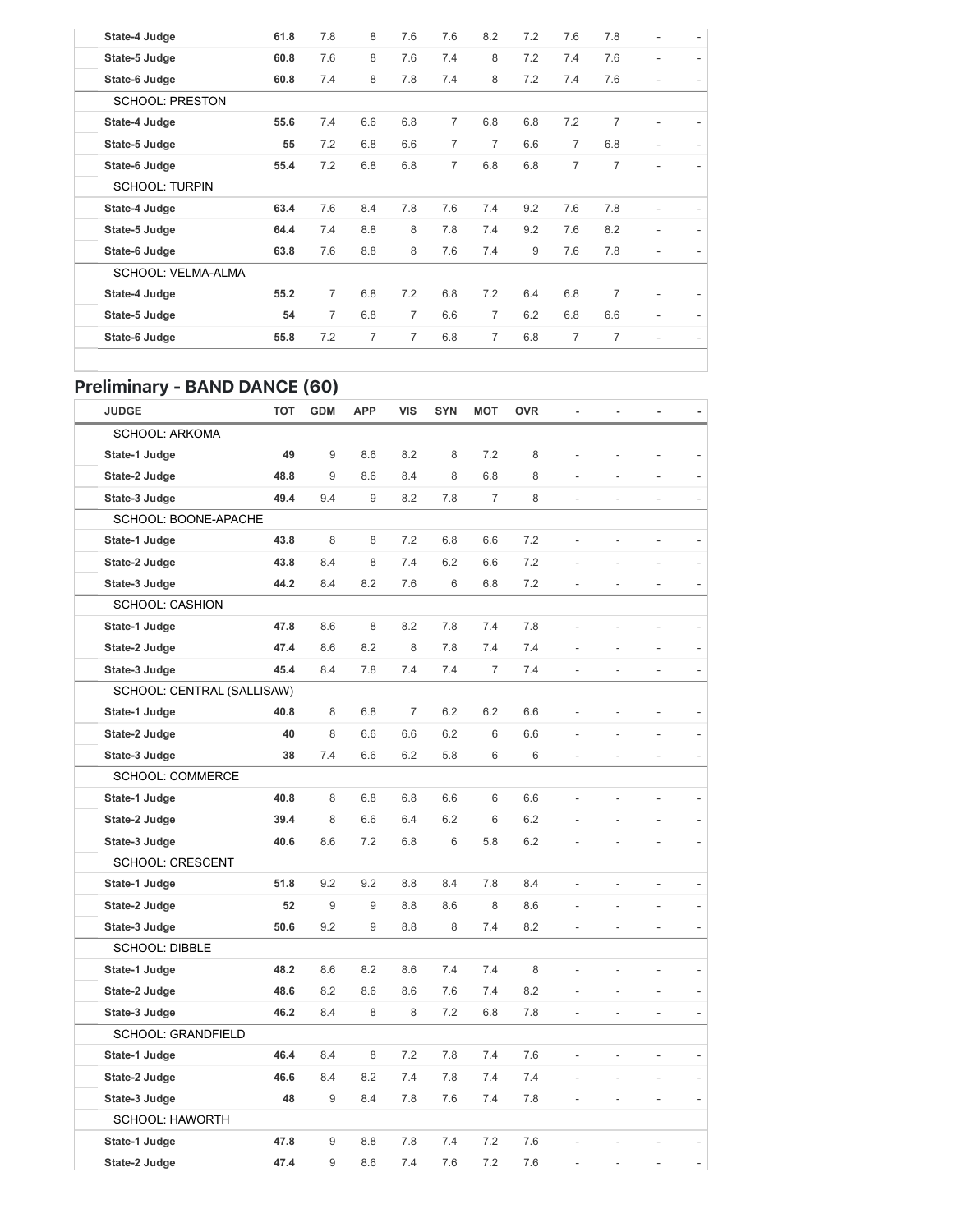| State-3 Judge          | 47.2 | 9              | 9              | 7.4            | 7.6            | 6.8            | 7.4            |                          |    |                          |  |
|------------------------|------|----------------|----------------|----------------|----------------|----------------|----------------|--------------------------|----|--------------------------|--|
| <b>SCHOOL: HOMINY</b>  |      |                |                |                |                |                |                |                          |    |                          |  |
| State-1 Judge          | 44.6 | 8              | 7.4            | $\overline{7}$ | 7.8            | $\overline{7}$ | 7.4            |                          |    | ÷                        |  |
| State-2 Judge          | 45.6 | 8.4            | 7.8            | 7.4            | 7.6            | 7.2            | 7.2            |                          |    | ÷.                       |  |
| State-3 Judge          | 44.8 | 8.4            | 8              | 6.8            | 7.4            | $\overline{7}$ | 7.2            | $\overline{\phantom{a}}$ | ÷, | $\overline{\phantom{m}}$ |  |
| <b>SCHOOL: KETCHUM</b> |      |                |                |                |                |                |                |                          |    |                          |  |
| State-1 Judge          | 39.4 | 7.8            | $\overline{7}$ | 6.4            | 5.8            | 6              | 6.4            |                          |    |                          |  |
| State-2 Judge          | 39.2 | 7.8            | $\overline{7}$ | 6.4            | 6              | 5.8            | 6.2            |                          |    |                          |  |
| State-3 Judge          | 37   | 7.4            | 6.8            | 6.2            | 5.4            | 5.2            | 6              | $\overline{a}$           |    | ÷.                       |  |
| <b>SCHOOL: PAWNEE</b>  |      |                |                |                |                |                |                |                          |    |                          |  |
| State-1 Judge          | 40.2 | 7.8            | $\overline{7}$ | 6.2            | 6.4            | 6.2            | 6.6            |                          |    |                          |  |
| State-2 Judge          | 40.2 | 8              | 6.8            | 6.2            | 6.4            | 6.2            | 6.6            |                          |    | L.                       |  |
| State-3 Judge          | 40.2 | 7.8            | $\overline{7}$ | 6              | 6.6            | 6.2            | 6.6            |                          |    | $\overline{a}$           |  |
| <b>SCHOOL: PRESTON</b> |      |                |                |                |                |                |                |                          |    |                          |  |
| State-1 Judge          | 44.8 | 8.4            | 7.8            | $\overline{7}$ | 7.4            | $\overline{7}$ | 7.2            |                          |    |                          |  |
| State-2 Judge          | 45.2 | 8.4            | 8              | 7.2            | 7.4            | $\overline{7}$ | 7.2            |                          |    | $\overline{a}$           |  |
| State-3 Judge          | 44.6 | 8.6            | 8              | 7.2            | $\overline{7}$ | 6.8            | $\overline{7}$ | ÷.                       | L. | L.                       |  |
| <b>SCHOOL: TURPIN</b>  |      |                |                |                |                |                |                |                          |    |                          |  |
| State-1 Judge          | 44.4 | 8              | 8.2            | $\overline{7}$ | $\overline{7}$ | $\overline{7}$ | 7.2            |                          |    |                          |  |
| State-2 Judge          | 44.6 | 8.8            | 8.4            | 6.4            | 6.8            | $\overline{7}$ | 7.2            |                          |    |                          |  |
| State-3 Judge          | 45.8 | 9              | 8.4            | 7.2            | $\overline{7}$ | $\overline{7}$ | 7.2            |                          | ä, | $\overline{\phantom{a}}$ |  |
| SCHOOL: VELMA-ALMA     |      |                |                |                |                |                |                |                          |    |                          |  |
| State-1 Judge          | 35.8 | $\overline{7}$ | 6.2            | 5.8            | 5.4            | 5.4            | 6              |                          |    |                          |  |
| State-2 Judge          | 36   | $\overline{7}$ | 6.4            | 5.8            | 5.6            | 5.4            | 5.8            |                          |    | $\overline{a}$           |  |
| State-3 Judge          | 35.8 | $\overline{7}$ | 6.4            | 6              | 5.2            | 5.2            | 6              | $\overline{\phantom{a}}$ | L. | $\overline{a}$           |  |

# Preliminary - CROWD LEADING (100)

| <b>JUDGE</b>               | <b>TOT</b> | <b>GDM</b> | EFF            | <b>CLT</b> | LED | <b>SKL</b>     | <b>MOT</b>     | <b>SYN</b>     | <b>EXE</b>     | <b>APP</b> | <b>OVR</b>     |
|----------------------------|------------|------------|----------------|------------|-----|----------------|----------------|----------------|----------------|------------|----------------|
| <b>SCHOOL: ARKOMA</b>      |            |            |                |            |     |                |                |                |                |            |                |
| State-7 Judge              | 81         | 8.4        | 8              | 8.2        | 8   | 8              | 8.2            | 8              | 8              | 8          | 8.2            |
| State-8 Judge              | 85.6       | 8.4        | 8.6            | 8.6        | 8.6 | 8.6            | 8.6            | 8.4            | 8.6            | 8.6        | 8.6            |
| State-9 Judge              | 84.8       | 8.4        | 8.4            | 8.4        | 8.4 | 8.6            | 8.6            | 8.6            | 8.6            | 8.4        | 8.4            |
| SCHOOL: BOONE-APACHE       |            |            |                |            |     |                |                |                |                |            |                |
| State-7 Judge              | 71.8       | 7.2        | 7              | 7.2        | 7.2 | 7.4            | 7.2            | 7.2            | $\overline{7}$ | 7.2        | 7.2            |
| State-8 Judge              | 72.6       | 7.6        | 7.4            | 7.4        | 7.2 | 7.2            | $\overline{7}$ | $\overline{7}$ | 7.2            | 7.2        | 7.4            |
| State-9 Judge              | 71.2       | 7.4        | 7.2            | 7.2        | 7   | $\overline{7}$ | $\overline{7}$ | $\overline{7}$ | 7.2            | 7.2        | $\overline{7}$ |
| <b>SCHOOL: CASHION</b>     |            |            |                |            |     |                |                |                |                |            |                |
| State-7 Judge              | 85.4       | 8.4        | 8.6            | 8.6        | 8.4 | 8.6            | 8.6            | 8.4            | 8.6            | 8.6        | 8.6            |
| State-8 Judge              | 86.4       | 8.8        | 7.8            | 8.8        | 8.8 | 8.6            | 8.8            | 8.6            | 8.8            | 8.6        | 8.8            |
| State-9 Judge              | 85         | 8.4        | 8.2            | 8.6        | 8.6 | 8.6            | 8.4            | 8.4            | 8.6            | 8.6        | 8.6            |
| SCHOOL: CENTRAL (SALLISAW) |            |            |                |            |     |                |                |                |                |            |                |
| State-7 Judge              | 75.6       | 8.4        | 7.4            | 7.2        | 7.6 | 7.4            | 7.4            | 7.6            | 7.4            | 7.6        | 7.6            |
| State-8 Judge              | 77.6       | 8.4        | 7.8            | 7.4        | 7.8 | 7.8            | 7.6            | 7.8            | 7.6            | 7.8        | 7.6            |
| State-9 Judge              | 76.8       | 8.4        | 8              | 7.4        | 7.6 | 7.6            | 7.4            | 7.6            | 7.6            | 7.6        | 7.6            |
| <b>SCHOOL: COMMERCE</b>    |            |            |                |            |     |                |                |                |                |            |                |
| State-7 Judge              | 71.8       | 7.4        | 7.2            | 7.2        | 7.2 | $\overline{7}$ | $\overline{7}$ | 7.2            | $\overline{7}$ | 7.4        | 7.2            |
| State-8 Judge              | 72.2       | 7.4        | 7.2            | 7.4        | 7.2 | 7.4            | $\overline{7}$ | $\overline{7}$ | 7.2            | 7.2        | 7.2            |
| State-9 Judge              | 72.4       | 7.4        | $\overline{7}$ | 7.4        | 7.2 | $\overline{7}$ | 7.2            | 7.2            | 7.4            | 7.4        | 7.2            |
| <b>SCHOOL: CRESCENT</b>    |            |            |                |            |     |                |                |                |                |            |                |
| State-7 Judge              | 86.4       | 8.8        | 8.8            | 8.6        | 8.8 | 8.6            | 8.6            | 8.4            | 8.4            | 8.8        | 8.6            |
| State-8 Judge              | 88         | 8.8        | 8.8            | 8.8        | 8.8 | 8.8            | 8.8            | 8.8            | 8.8            | 8.8        | 8.8            |
| State-9 Judge              | 86.4       | 8.8        | 8.6            | 8.8        | 8.6 | 8.6            | 8.6            | 8.6            | 8.6            | 8.6        | 8.6            |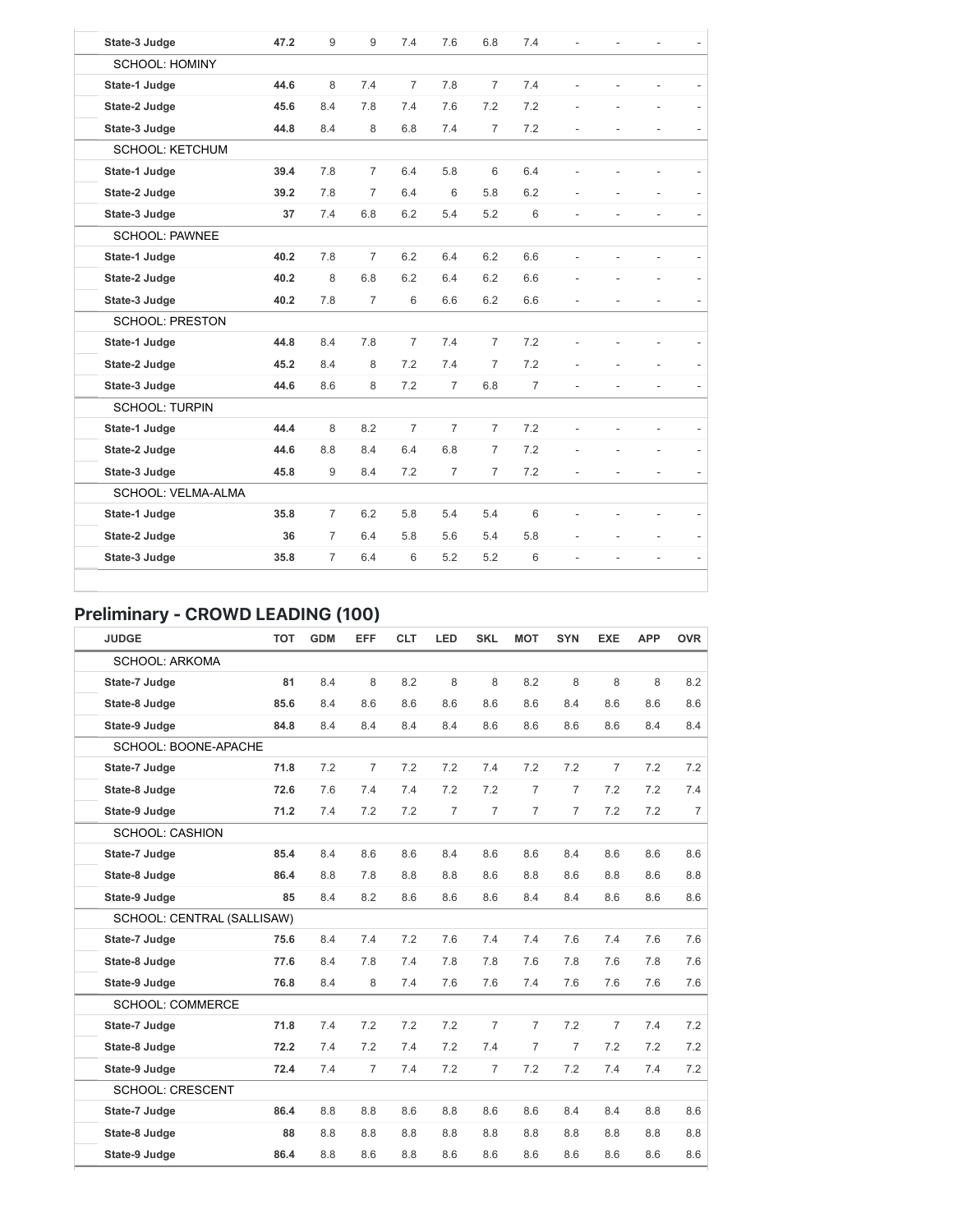| <b>SCHOOL: DIBBLE</b>     |      |                |                |                |                |                |                |                |                |                |                |
|---------------------------|------|----------------|----------------|----------------|----------------|----------------|----------------|----------------|----------------|----------------|----------------|
| State-7 Judge             | 80.2 | 8.4            | 8              | 8              | 7.8            | 8.2            | 8.2            | 8              | 7.6            | 8              | 8              |
| State-8 Judge             | 79.4 | 8.4            | 8              | 8              | 8.2            | 8.2            | 7.8            | 7.6            | 7.4            | 7.8            | 8              |
| State-9 Judge             | 79.6 | 8.2            | 8.2            | 8              | 8              | 8              | 8              | 7.8            | 7.4            | 8              | 8              |
| <b>SCHOOL: GRANDFIELD</b> |      |                |                |                |                |                |                |                |                |                |                |
| State-7 Judge             | 74.2 | 8.2            | 7.2            | 7.4            | 7.4            | 7.4            | 7.2            | 7.4            | 7.2            | 7.4            | 7.4            |
| State-8 Judge             | 73.6 | 8.2            | 7.4            | 7.4            | 7.2            | 7.2            | $\overline{7}$ | 7.2            | 7.2            | 7.4            | 7.4            |
| State-9 Judge             | 75.6 | 7.8            | 7.4            | 7.6            | 7.6            | 7.2            | 7.6            | 7.6            | 7.6            | 7.6            | 7.6            |
| <b>SCHOOL: HAWORTH</b>    |      |                |                |                |                |                |                |                |                |                |                |
| State-7 Judge             | 89.2 | 8.8            | 8.8            | 8.8            | 9              | 9              | 9              | 9              | 8.8            | 9              | 9              |
| State-8 Judge             | 91   | 9              | 9              | 9              | 9              | 9.2            | 9.2            | 9.2            | 9              | 9.2            | 9.2            |
| State-9 Judge             | 88.8 | 8.8            | 9              | 9              | 8.8            | 8.6            | 9              | 9              | 9              | 8.8            | 8.8            |
| <b>SCHOOL: HOMINY</b>     |      |                |                |                |                |                |                |                |                |                |                |
| State-7 Judge             | 72.4 | 7.8            | $\overline{7}$ | 7.2            | 7.2            | 7.2            | 7.2            | 7.4            | $\overline{7}$ | 7.2            | 7.2            |
| State-8 Judge             | 75   | 8              | 7.4            | 7.6            | 7.4            | 7.6            | 7.4            | 7.4            | 7.4            | 7.4            | 7.4            |
| State-9 Judge             | 72.4 | 7.6            | 7.4            | 7.4            | 7.4            | $\overline{7}$ | $\overline{7}$ | 7.2            | 7              | 7.2            | 7.2            |
| <b>SCHOOL: KETCHUM</b>    |      |                |                |                |                |                |                |                |                |                |                |
| State-7 Judge             | 70.2 | 7              | $\overline{7}$ | 7.2            | 7              | 7              | 7              | $\overline{7}$ | $\overline{7}$ | 7              | 7              |
| State-8 Judge             | 69.4 | $\overline{7}$ | $\overline{7}$ | 7.2            | $\overline{7}$ | 7.2            | 6.8            | 6.8            | 6.8            | 6.8            | 6.8            |
| State-9 Judge             | 70.6 | $\overline{7}$ | $\overline{7}$ | 7.2            | $\overline{7}$ | 7.2            | $\overline{7}$ | $\overline{7}$ | 7.2            | $\overline{7}$ | $\overline{7}$ |
| <b>SCHOOL: PAWNEE</b>     |      |                |                |                |                |                |                |                |                |                |                |
| State-7 Judge             | 73.6 | 8              | 7.2            | 7.4            | 7.2            | 7.2            | 7.2            | 7.4            | 7.2            | 7.4            | 7.4            |
| State-8 Judge             | 75.8 | 8              | 7.4            | 7.6            | 7.6            | 7.6            | 7.4            | 7.4            | 7.6            | 7.6            | 7.6            |
| State-9 Judge             | 74.4 | 8              | 7.4            | 7.4            | 7.4            | 7.6            | 7.2            | 7.4            | 7.2            | 7.4            | 7.4            |
| <b>SCHOOL: PRESTON</b>    |      |                |                |                |                |                |                |                |                |                |                |
| State-7 Judge             | 71.6 | 7.8            | $\overline{7}$ | $\overline{7}$ | 7.2            | 7.2            | $\overline{7}$ | 7.2            | $\overline{7}$ | 7.2            | 7              |
| State-8 Judge             | 72.8 | 7.4            | 7.4            | 7.4            | 7.2            | 7.2            | 7.2            | 7.2            | 7.4            | 7.2            | 7.2            |
| State-9 Judge             | 72.8 | 7.4            | 7.2            | 7.2            | 7.4            | 7.2            | 7.4            | 7.2            | 7.4            | 7.2            | 7.2            |
| <b>SCHOOL: TURPIN</b>     |      |                |                |                |                |                |                |                |                |                |                |
| State-7 Judge             | 72.8 | 7.4            | 7.4            | 7.4            | 7.2            | 7.2            | 7.6            | 7.2            | 7              | 7.2            | 7.2            |
| State-8 Judge             | 73.6 | 7.6            | 7.4            | 7.4            | 7.6            | 7.4            | 7.2            | 7.2            | 7              | 7.4            | 7.4            |
| State-9 Judge             | 74   | 7.2            | 7.6            | 7.6            | 7.4            | 7.4            | 7.6            | 7.4            | $\overline{7}$ | 7.4            | 7.4            |
| SCHOOL: VELMA-ALMA        |      |                |                |                |                |                |                |                |                |                |                |
| State-7 Judge             | 72   | 7.4            | $\overline{7}$ | 7.2            | $\overline{7}$ | 7.4            | 7.2            | 7.2            | 7.2            | 7.2            | 7.2            |
| State-8 Judge             | 73.2 | 7.6            | 7.4            | 7.6            | 7.4            | 7.2            | 7              | $\overline{7}$ | 7.4            | 7.2            | 7.4            |
| State-9 Judge             | 72   | 7.4            | $\overline{7}$ | 7.2            | 7.2            | 7.2            | 7.2            | 7.2            | 7.2            | 7.2            | 7.2            |
|                           |      |                |                |                |                |                |                |                |                |                |                |

### Finals - FIGHT SONG AND BAND DANCE (50)

| <b>JUDGE</b>            | <b>TOT</b> | <b>GDM</b> | <b>BND</b> | <b>FS</b> | <b>APP</b> | <b>VIS</b>     | <b>OVR</b> | ٠              |  |  |
|-------------------------|------------|------------|------------|-----------|------------|----------------|------------|----------------|--|--|
| <b>SCHOOL: ARKOMA</b>   |            |            |            |           |            |                |            |                |  |  |
| State-4 Judge           | 44         | 9.4        | 8.6        | 8.4       | 4.6        | 4.4            | 8.6        | $\overline{a}$ |  |  |
| State-5 Judge           | 42.2       | 8.6        | 8.6        | 8.4       | 4.4        | $\overline{4}$ | 8.2        | $\overline{a}$ |  |  |
| State-6 Judge           | 43.6       | 9          | 8.6        | 8.6       | 4.4        | 4.6            | 8.4        | $\overline{a}$ |  |  |
| <b>SCHOOL: CASHION</b>  |            |            |            |           |            |                |            |                |  |  |
| State-4 Judge           | 42.2       | 8.8        | 8          | 8.6       | 4.2        | 4.4            | 8.2        | $\overline{a}$ |  |  |
| State-5 Judge           | 42         | 9          | 7.8        | 8.4       | 4.6        | 3.8            | 8.4        | ۳              |  |  |
| State-6 Judge           | 42         | 8.6        | 8.2        | 8.4       | 4.2        | 4.2            | 8.4        |                |  |  |
| <b>SCHOOL: CRESCENT</b> |            |            |            |           |            |                |            |                |  |  |
| State-4 Judge           | 42.6       | 9          | 8.8        | 8         | 4.4        | $\overline{4}$ | 8.4        | $\overline{a}$ |  |  |
| State-5 Judge           | 41.8       | 8.6        | 8.8        | 7.8       | 4.4        | 4.2            | 8          | ٠              |  |  |
| State-6 Judge           | 42.2       | 8.6        | 8.8        | 8         | 4.4        | $\overline{4}$ | 8.4        |                |  |  |
| $OMIOM$ DIDDLE          |            |            |            |           |            |                |            |                |  |  |

SCHOOL: DIBBLE